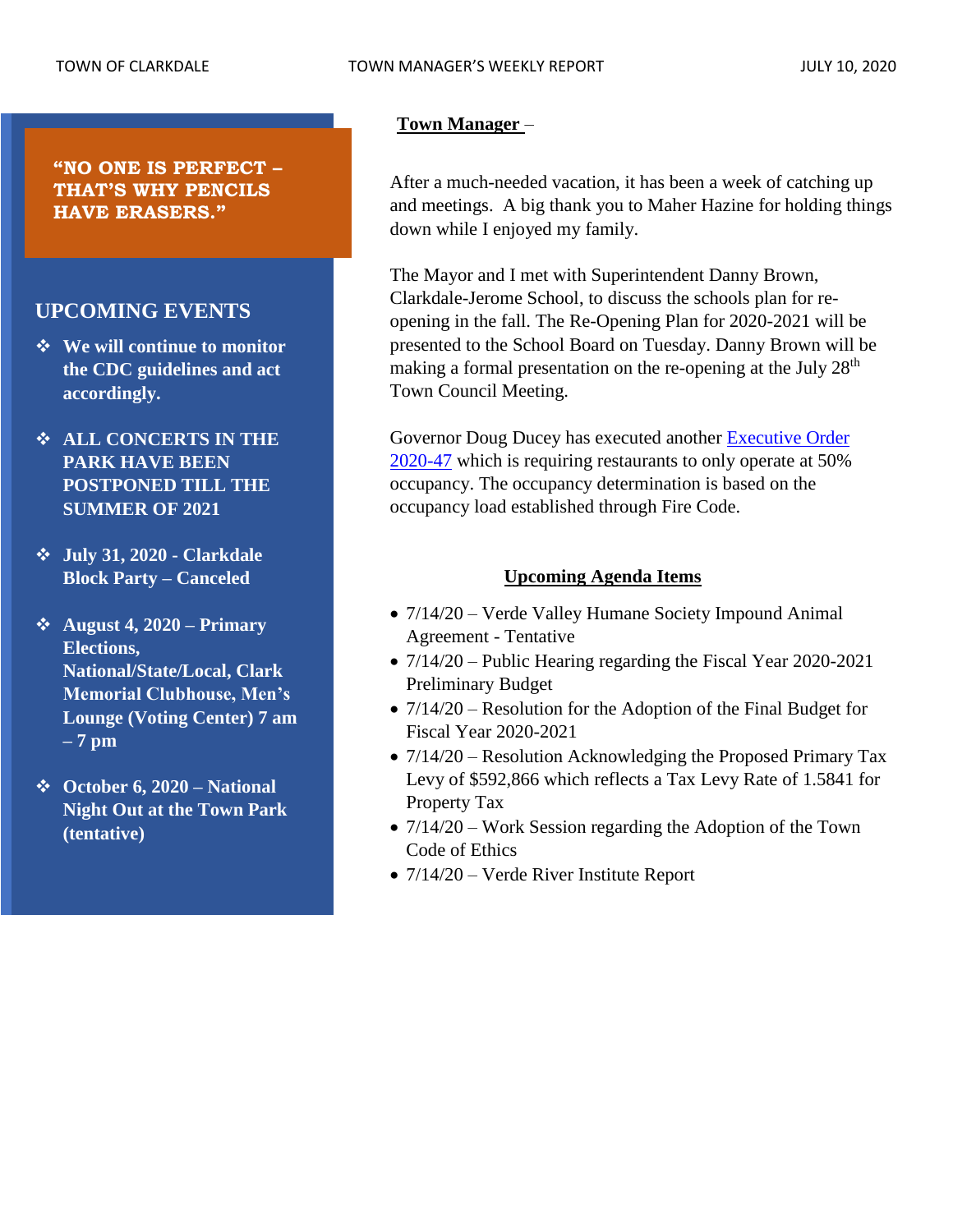# Yavapai County COVID-19 Update 7/10/2020 10:00:00 AM

| <b>Yavapai County</b><br>Confirmed Cases: 1070 Deaths: 11 Recoveries: 420                                                                                                                                                                                                                                                                                                                                                                                                                                                                                                                           |  |  |                                                                                                                                                                                                                                                                                                                                                                                                                                                                 |                                                                                                                                                   | Arizona<br>116892                                                                                                     | Deaths: 2082                                                                         |
|-----------------------------------------------------------------------------------------------------------------------------------------------------------------------------------------------------------------------------------------------------------------------------------------------------------------------------------------------------------------------------------------------------------------------------------------------------------------------------------------------------------------------------------------------------------------------------------------------------|--|--|-----------------------------------------------------------------------------------------------------------------------------------------------------------------------------------------------------------------------------------------------------------------------------------------------------------------------------------------------------------------------------------------------------------------------------------------------------------------|---------------------------------------------------------------------------------------------------------------------------------------------------|-----------------------------------------------------------------------------------------------------------------------|--------------------------------------------------------------------------------------|
| <b>Yavapai Case Locations</b><br>Change<br>Count<br>5<br><b>Bagdad</b><br>n/c<br><b>Black Canyon City 12</b><br>n/c<br>Camp Verde<br>67<br>$+1$<br>Chino Valley*<br>44<br>$+1$<br>Clarkdale<br>n/c<br>28<br>n/c<br>Cornville<br>17<br>135<br>$+2$<br>Cottonwood<br>Dewey-Humboldt*<br>45<br>$+1$<br>$+2$<br>Mayer<br>28<br>Paulden<br>16<br>$+1$<br>244<br>$+7$<br>Prescott*<br>203<br>$+1$<br>Prescott Valley*<br><b>Rimrock</b><br>n/c<br>14<br>n/c<br>Sedona<br>61<br><b>Other Quad-Cities 13</b><br>n/c<br>n/c<br><b>Other Verde Valley 1</b><br>Unknown<br>14<br>*Mingus Mtn<br>123<br>Academy |  |  | <b>Yavapai Tests</b><br><b>Total Tested</b><br>22023<br>20953<br>95.1%<br><b>Negative</b><br><b>Positive</b><br>1070<br><b>Hospitalizations</b><br>YRMC26<br>1 PUI (West Campus)<br>5 PUI (East Campus)<br>3<br>VVMC15<br>0 PUI<br>0 PUI<br><b>VA</b><br>5<br>A PUI is an in-patient who has<br>been admitted for care that has<br>been tested for COVID-19 with<br>results still pending.<br>* These numbers are only<br>COVID-19 related<br>hospitalizations. | Age<br>0 to 12<br>13 to 17<br>18 to 24<br>25 to 34<br>35 to 44<br>45 to 54<br>55 to 64<br>65 to 74<br>75 to 84<br>$85 +$<br>Female<br><b>Male</b> | <b>Yavapai Case Details</b><br>Count<br>38<br>112<br>109<br>140<br>108<br>118<br>147<br>150<br>89<br>60<br>630<br>426 | Change<br>$+1$<br>n/c<br>n/c<br>$+2$<br>$+2$<br>$+2$<br>$+6$<br>$+10$<br>$+2$<br>n/c |

[Testing Sites in Yavapai County](https://www.yavapai.us/Portals/39/COVID-19/TestingSitesinYavapaiCounty.pdf)

[Emergency Operations Center Personal Protection Equipment \(PPE\) Donations](http://www.yavapai.us/Portals/39/PPE%20Donations.pdf)

[Yavapai County Community Health Services' COVID-19 Resources for Reopening](https://www.yavapai.us/chs/COVID-19) *Please refer to Governor Ducey's website for reopening timelines: <https://azgovernor.gov/>*

[ADHS 'Release from Isolation' Flow Chart](https://www.azdhs.gov/documents/preparedness/epidemiology-disease-control/infectious-disease-epidemiology/novel-coronavirus/local-health-resources/release-from-isolation-flow-chart.pdf)

[ADHS 'Release from Isolation' Guidance](https://www.azdhs.gov/documents/preparedness/epidemiology-disease-control/infectious-disease-epidemiology/novel-coronavirus/public-resources/release-from-isolation.pdf)

[ADHS Local Health Resources](https://www.azdhs.gov/preparedness/epidemiology-disease-control/infectious-disease-epidemiology/index.php#novel-coronavirus-local-health-resources)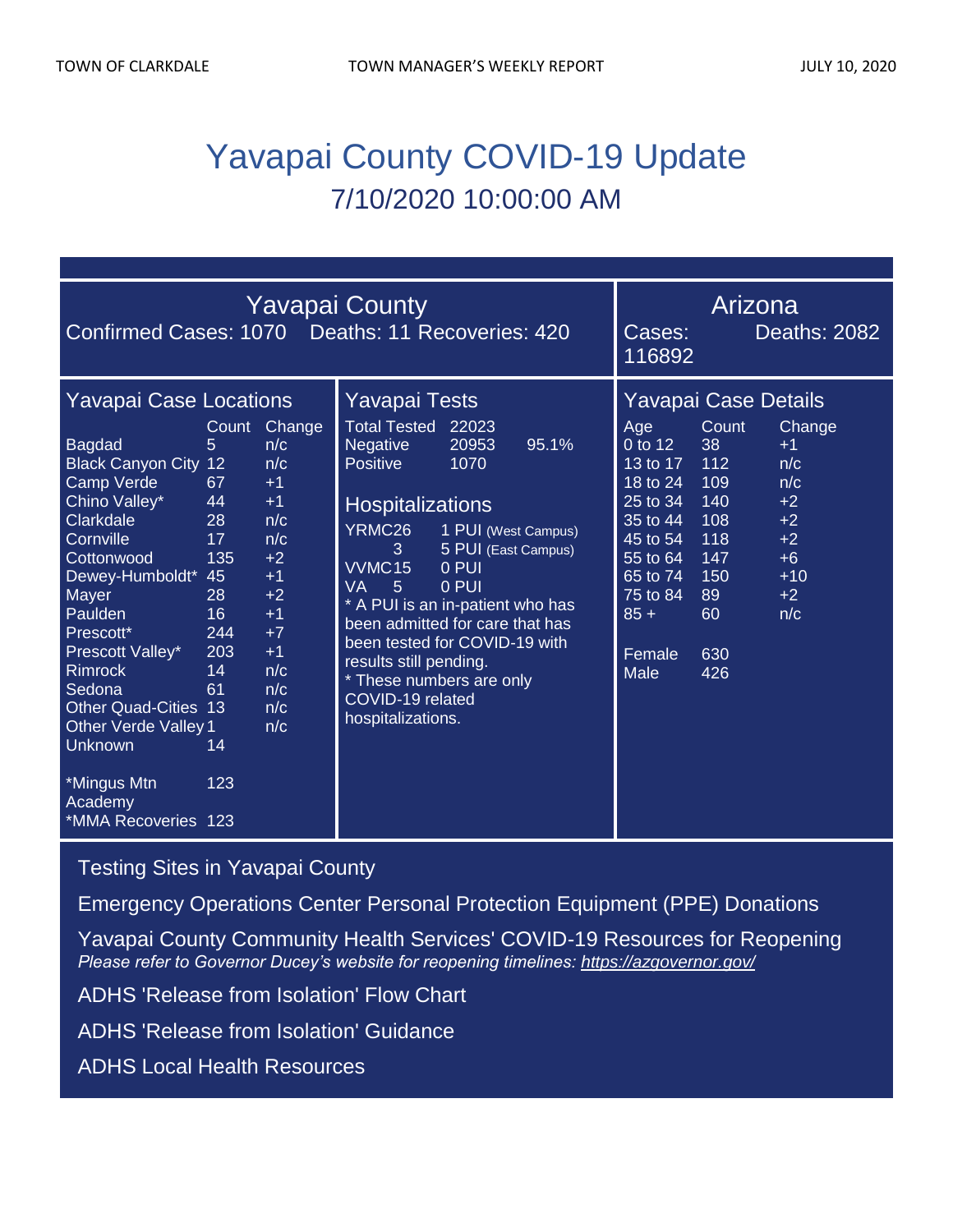#### *PARKS & RECREATION DEPARTMENT UPDATES*

Parks and Recreation Event, Program and Activity Reports –

- 4th of July lighting seemed to be a big success based on many positive comments from the community. The lights are now down and will be stored for reuse each year. Thank you to the Public Works crew for their support and hard work on this project.
- Staff met this week with Mickey Rogers from Arizona State Parks and Trails to discuss trail projects and grant opportunities. Volunteer Felicia Coates joined Mickey, Mike and Joni to visit a few potential trail sites. In addition, Mike presented his trail plan that was shared with Council recently. Mickey shared some valuable information to help staff with grant decisions. Felicia has offered to do much of the ground work and staff will provide the support and direction to her moving forward.
- The Town of Clarkdale was awarded \$2,000 for the Selna/Mongini water flow feature.

#### Verde River @ Clarkdale –

- Outfitter Trips for the month of June:
	- Clarkdale Kayak Co. 185 Guided Recreational trips (\$1,017.50) Adventure Encounter  $-262$  total trips  $$1,441$ :
		- 94 uided Recreational trips
		- 60 uided Interpretive/Educational trips
		- 108 Unguided trips

Verde River Institute – No trips reported

• Staff had a report from the Verde River Institute regarding the River Ranger program. The Rangers have interacted with some 400 people since early June when the program began and are encouraged by the increased use of PFD's from the loaner stations. It was noted, however, that still only about 10% of the large number of river users are using PFD's while on the river. The Rangers have also been removing large amounts of trash from the river and getting an opportunity to interact with folks regarding river safety and environmental education.

#### Parks and Recreation Commission –

• PRC met this week to review the 10 Year Plan Parks and Recreation Survey results. The Commissioners general opinion was that the survey was a good representation of the Clarkdale population and will provide them with guidance on moving forward with the Parks & Recreation Strategic plan and the General Plan. Joni will present the survey to the General Plan Committee later this month.

Parks and Recreation Survey Summary:

- Residents want more of the following: Walking paths, shade structures, picnic areas, playgrounds
- Where parks are concerned these were priorities: Open green space, nature preserve, splash pad, sustainable development, upgraded restrooms
- Location of future parks: Verde River, neighborhoods
- Verde River priorities included: Hiking trails, picnic areas, restrooms, more river access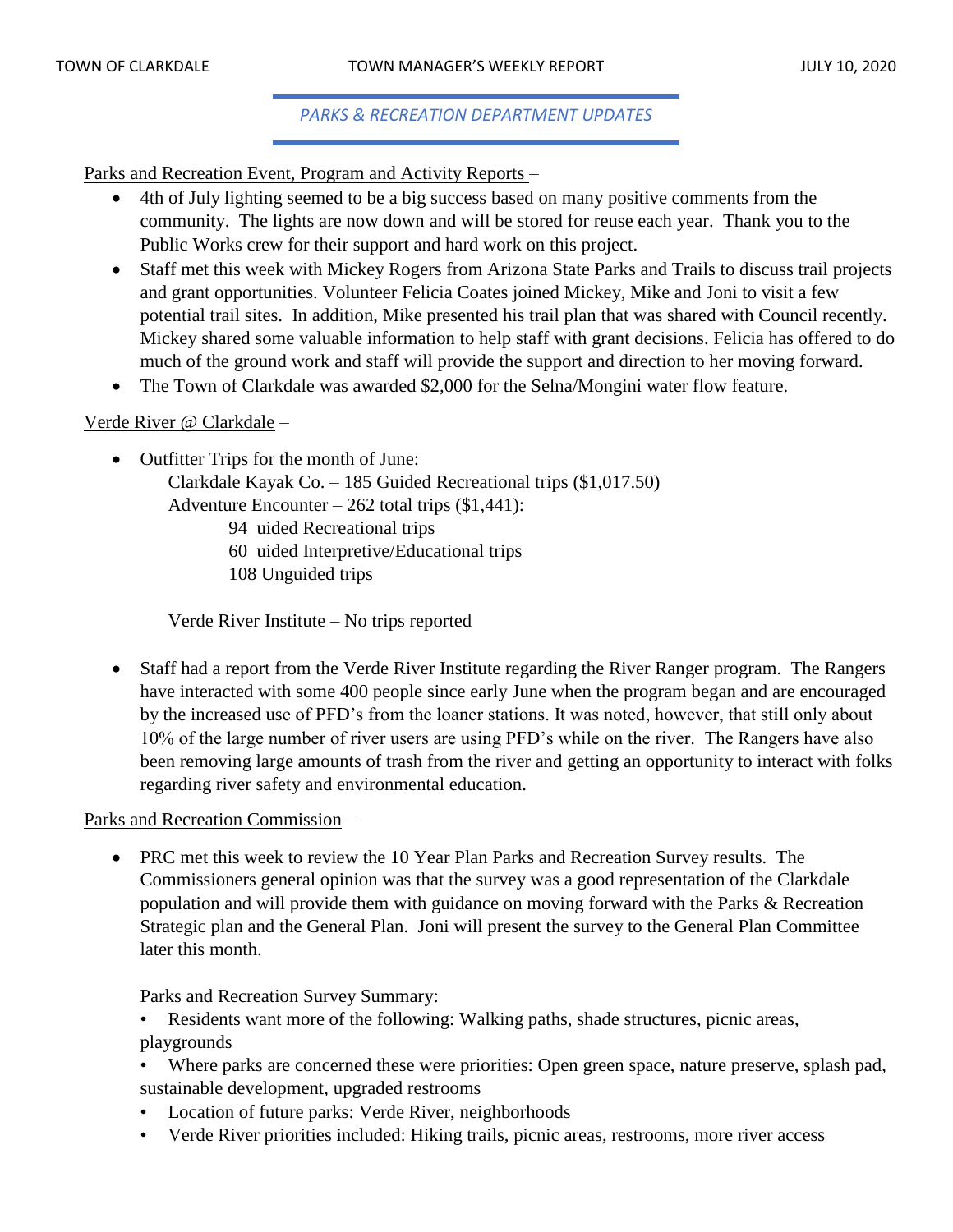- Trail priorities included: Walking/jogging trails, hiking trails, connecting trails to neighboring communities and Federal/State lands, trailhead restrooms.
- Desired programs and events: Farmers market, multicultural music festival, garden festival, art exhibition, summer youth programs.
- Health and fitness priorities: Paved bike/walking paths, hiking club, fitness classes, yoga/meditation classes.

### Facility Rental Update –

• You can now see the Town's rental facilities online. You must use the Google Chrome browser for now to view. [Rental Facilities](https://www.clarkdale.az.gov/your_government/community_services/facility_rentals.php)

## Liaison Reports on Partner Agencies –

• CDBA met this week and decided that, based on the current COVID 19 situation in Arizona and the unknown, it is best to officially cancel the annual Clarktoberfest event. However, they left the option open to potentially offer a block party on the same date (October 3rd) if the situation improves over the next month and a half. Block parties are much easier for the group to throw together in a 30-day time frame.

## Social Media –

Social Media Posts: 7/8/20 Historic Preservation Commission post 7/8/20 Census post 7/8/20 Permitting Home Improvement Projects post (From Community Development) 7/6/20 Now Hiring Police Officer post 7/6/20 Fire Restrictions post (shared from National Weather Service) 7/3/20 Message from the Mayor regarding Covid-19 update (80% positive, 20% negative response) 7/3/20 Happy 4th of July & Town Offices Closed on Independence Day post

Number of people who engaged our posts this week:1,932. Total page views:265 New page followers:19 Instagram followers: 133

# *COMMUNITY DEVELOPMENT DEPARTMENT UPDATES*

- Design Review Board DRB will meet on July 15, 2020, via Zoom to review a request from Violette's Café and Bakery to construct a shade structure and sun sail to allow for social distancing for patron seating. There are several other projects in the pipeline for DRB.
- A Clarkdale landowner inquired about a lot split near The Radley subdivision and a recording error was discovered in the Yavapai County GIS. CDD is working with the YC Recorder's office to correct the error and gain information needed for the lot split.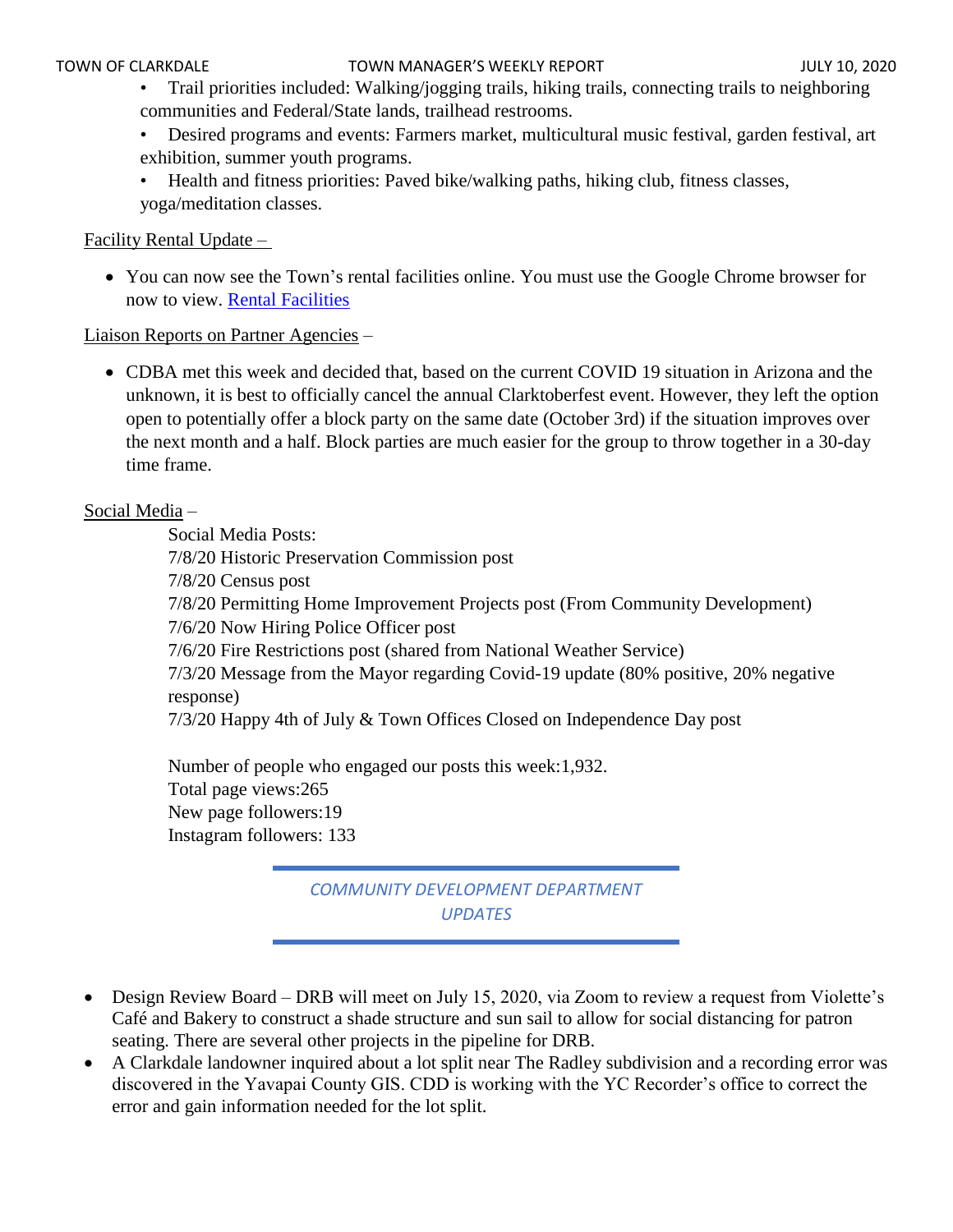#### TOWN OF CLARKDALE TOWN MANAGER'S WEEKLY REPORT TOWN OF CLARKDALE

- Trails Staff met with an AZ State Parks representative and shared plans for expanding Clarkdale's trails. The representative gave great information regarding grant opportunities to accomplish some of the trail connectivity.
- Certified Local Government An Ordinance to establish a Historic Preservation Committee (HPC) has been reviewed and approved by SHPO. This Ordinance will go to the Town Council on July 28, 2020. Once approved by Council, SHPO will assist with the final approval of the Certified Local Government status. This will allow the town to then apply for grant funding for Historic Preservation.
- General Plan Commission The July 21st meeting will discuss Land Use Designations and Circulation.
- Code Enforcement There was a trash and rubish complaint for properties on Sky Drive.

| <b>ITEM</b>              | <b>DETAILS</b>                                    | <b>FEE</b>  |
|--------------------------|---------------------------------------------------|-------------|
|                          | 01033 - IRON MAN BUILDING                         | \$30.00     |
|                          | 00725 - VERDE RIVER INSTITUTE, INC & CRITICAL EYE | \$30.00     |
|                          | 00120 - GROUP 2                                   | \$30.00     |
| <b>BUSINESS LICENSES</b> | 00259 - SAFETY-KLEEN SYSTEMS, INC.                | \$30.00     |
|                          | 00418 - VERDE VALLEY TILE LLC                     | \$30.00     |
|                          | 01025 - HOLM'S GLASS LLC                          | \$30.00     |
|                          | 00126 - GUARANTEED DOOR SERVICE INC               | \$30.00     |
|                          | 092698 - SOLAR / LOT 202 1980 NORTHSTAR DR        | \$50.00     |
| <b>BUILDING PERMITS</b>  | 092699 - SOLAR / LOT 133 791 RETA ST.             | \$50.00     |
|                          | 092700 - SOLAR / LOT 240 157 GRANITE SPRINGS RD   | \$50.00     |
|                          | 092625 - APS SUBSTATION / 1591 STATE ROUTE 89A    | \$12,510.80 |
|                          |                                                   | \$12,870.80 |

# **Weekly Cash Report**

# *POLICE DEPARTMENT UPDATES*

## **Major incidents reported to the department for the week of 7/1 through 7/7/20:**

- $7/1/20$  An unknown driver took out the stop sign at Main and Sixteenth Street again. Officer Godina is obtaining video surveillance from Oovah's to see if they have footage of the incident. He reported the damage to Public Works. Lead Officer Brundridge reviewed security footage from the school which revealed a possible make and model of the vehicle.
- 7/1/20 Officer Lohman, Officer Godina and Sgt. Smith handled a disorderly road rage incident that ended up at an apartment complex. One man was cited for disorderly conduct and threats. Another man was cited for criminal damage and disorderly conduct.

| <b>Total Calls</b>                           | 37 |
|----------------------------------------------|----|
| <b>Calls Criminal in Nature</b>              | 2  |
| <b>Traffic Stops</b>                         |    |
| Citations                                    |    |
| Warnings                                     |    |
| Citations - non-traffic                      |    |
| <b>Requests for Citizen Assistance</b>       | 8  |
| <b>Animal Problems</b>                       |    |
| Requests by Other Agencies<br>for Assistance | 4  |
| Responses to Calls at the RAPs               | 2  |
| <b>Domestic Violence Calls</b>               |    |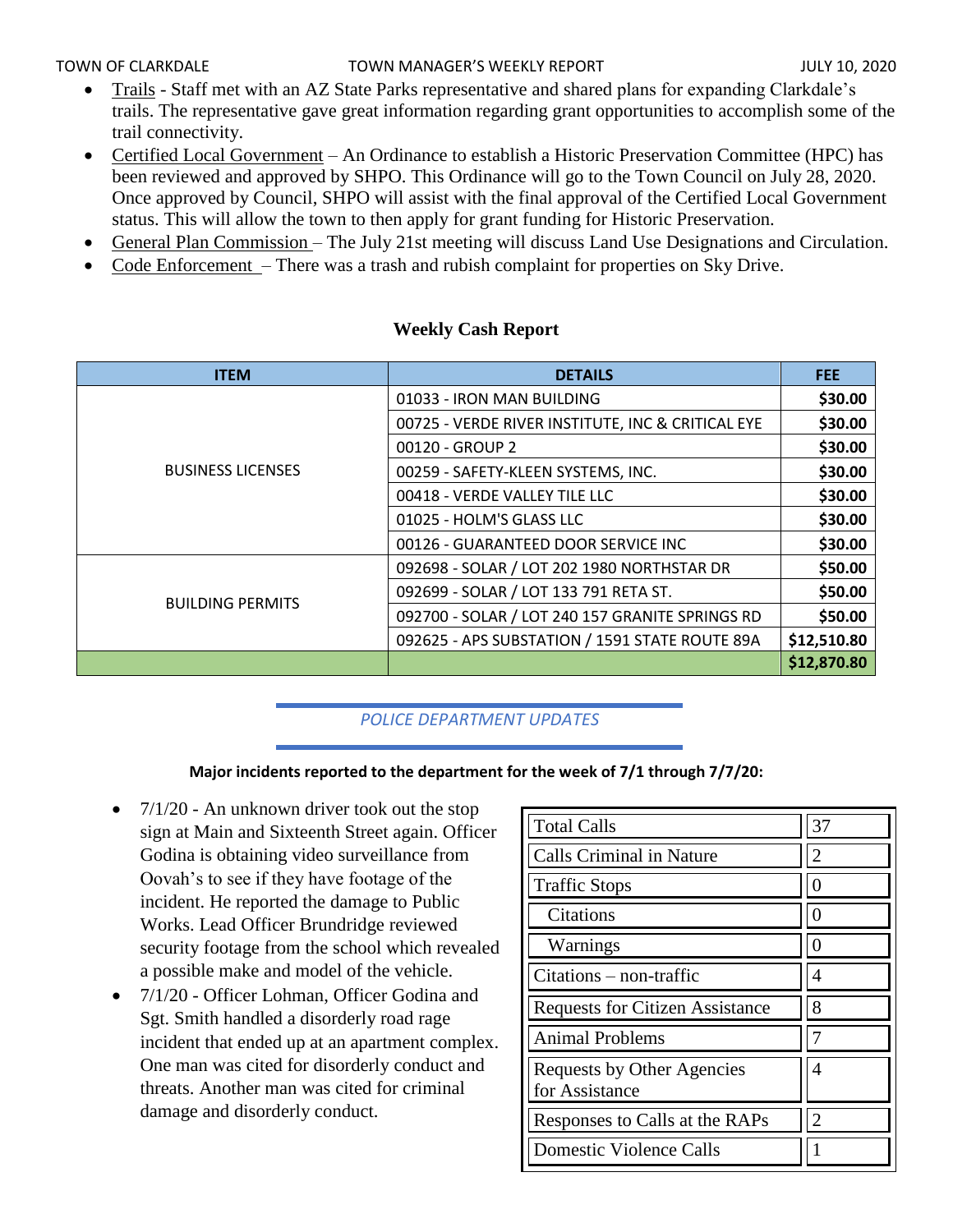- 7/4/20 Officer Deming responded to Lower Clarkdale for a man found deceased in his home. His death was determined to be of natural causes.
- 7/4/20 Officer Deming spoke with a resident shooting off fireworks in the South Broadway neighborhood and gave him a verbal warning.
- 7/6/20 Officer Guth arrested a woman in Mountain Gate for assault, disorderly conduct, and preventing use of telephone in an emergency, all per domestic violence. A relative was cited and released for disorderly conduct per DV.
- 7/7/20 Officer Lohman responded to a man making suicidal threats in Patio Park. He transported the man to VVMC and completed the paperwork for mental health evaluation.

# Calls at the RAPS

- 7/1/20 At about 6 p.m., Lead Officer Brundridge, Officer Guth, and Officer Deming responded to a report of shots fired at TAPCO RAP. They were unable to locate anyone.
- 7/6/20 Officer Godina checked out an unoccupied vehicle parked at TAPCO RAP after hours. No one was around.

## Notable Events

- All full-time members of the department have completed criminal justice information security awareness training and testing. This certification is required every two years.
- In light of recent national events, Spectrum and Clarkdale Police will meet later this week to assess logistics in developing a program for enhancing programs and reducing response times for citizens in crisis. Once the groundwork is completed, the program will be presented to all agencies in the county for their input. If successful, the desire is to present the program to all agencies Spectrum serves.

*PUBLIC WORKS/PUBLIC UTILITIES UPDATES*

- Work on Broadway is continuing with striping taking place at the end of July. Main Street and Broadway were both sealed next week.
- There are two new additions to the Public Works staff. Please welcome Justin Smith and Lisa Waldschmidt when you see them. We are happy to have them as a part of the team.
- The roof between Public Works and Community Development has been painted, gutters installed and tile roof replaced.
- This past year the Town of Clarkdale saved an approximate \$21,000 on electrical costs. This was possible due to Virginia Smiths hard work with auditing the electric bills and working persistently with APS to keep the project moving forward. The majority of the work was performed last year and now we are seeing the fruits of Virginia's labor.